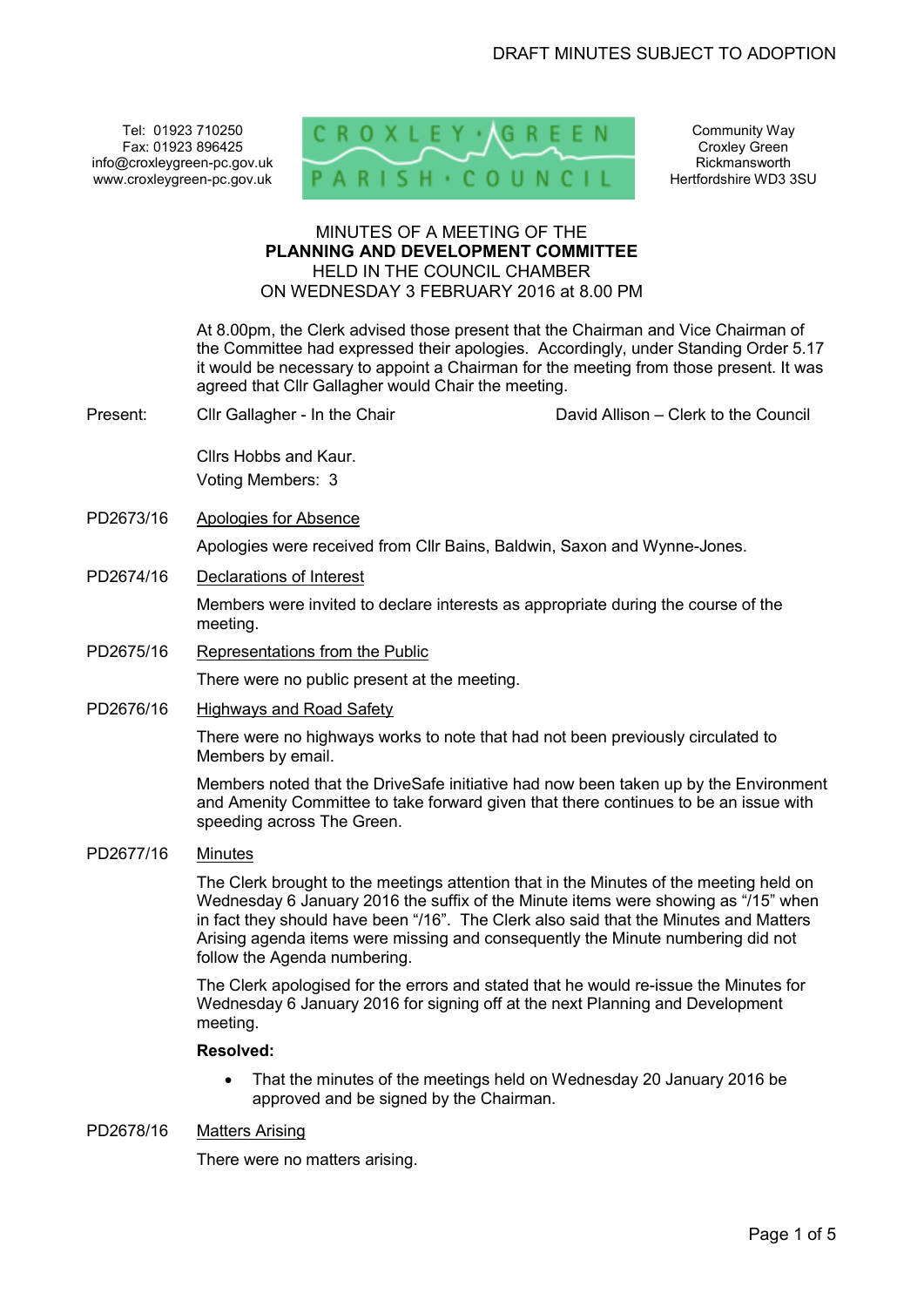### PD2679/16 Planning Applications

In the following applications "NGFO" means No Grounds For Objection:

Single storey side/rear extension

26 Dulwich Way Croxley Green Hertfordshire WD3 3PY

Ref. No: 16/0012/FUL | Received: Tue 05 Jan 2016 | Validated: Tue 12 Jan 2016 | Status: Pending Consideration

# **Croxley Green Parish Council Decision: NGFO**

Single storey rear extension

9 Harvey Road Croxley Green Rickmansworth Hertfordshire WD3 3BN

Ref. No: 16/0102/FUL | Received: Mon 18 Jan 2016 | Validated: Mon 18 Jan 2016 | Status: Pending Consideration

# **Croxley Green Parish Council Decision: NGFO**

Front porch, single storey rear extension and first floor side and rear extension

2 Dugdales Croxley Green Hertfordshire WD3 3JW

Ref. No: 16/0128/FUL | Received: Thu 21 Jan 2016 | Validated: Thu 21 Jan 2016 | Status: Pending Consideration

# **Croxley Green Parish Council Decision: NGFO**

Single storey rear extension

40 Hastings Way Croxley Green Rickmansworth Hertfordshire WD3 3SG

Ref. No: 16/0132/FUL | Received: Wed 20 Jan 2016 | Validated: Wed 20 Jan 2016 | Status: Pending Consideration

### **Croxley Green Parish Council Decision: NGFO**

Two storey front extension

30 Repton Way Croxley Green Hertfordshire WD3 3PW

Ref. No: 16/0138/FUL | Received: Fri 22 Jan 2016 | Validated: Fri 22 Jan 2016 | Status: Pending Consideration

### **Croxley Green Parish Council Decision: NGFO**

Single storey side and rear extension

7 Watford Road Croxley Green Hertfordshire WD3 3DL

Ref. No: 16/0213/FUL | Received: Mon 01 Feb 2016 | Validated: Mon 01 Feb 2016 | Status: Pending Consideration

**Croxley Green Parish Council Decision: NGFO**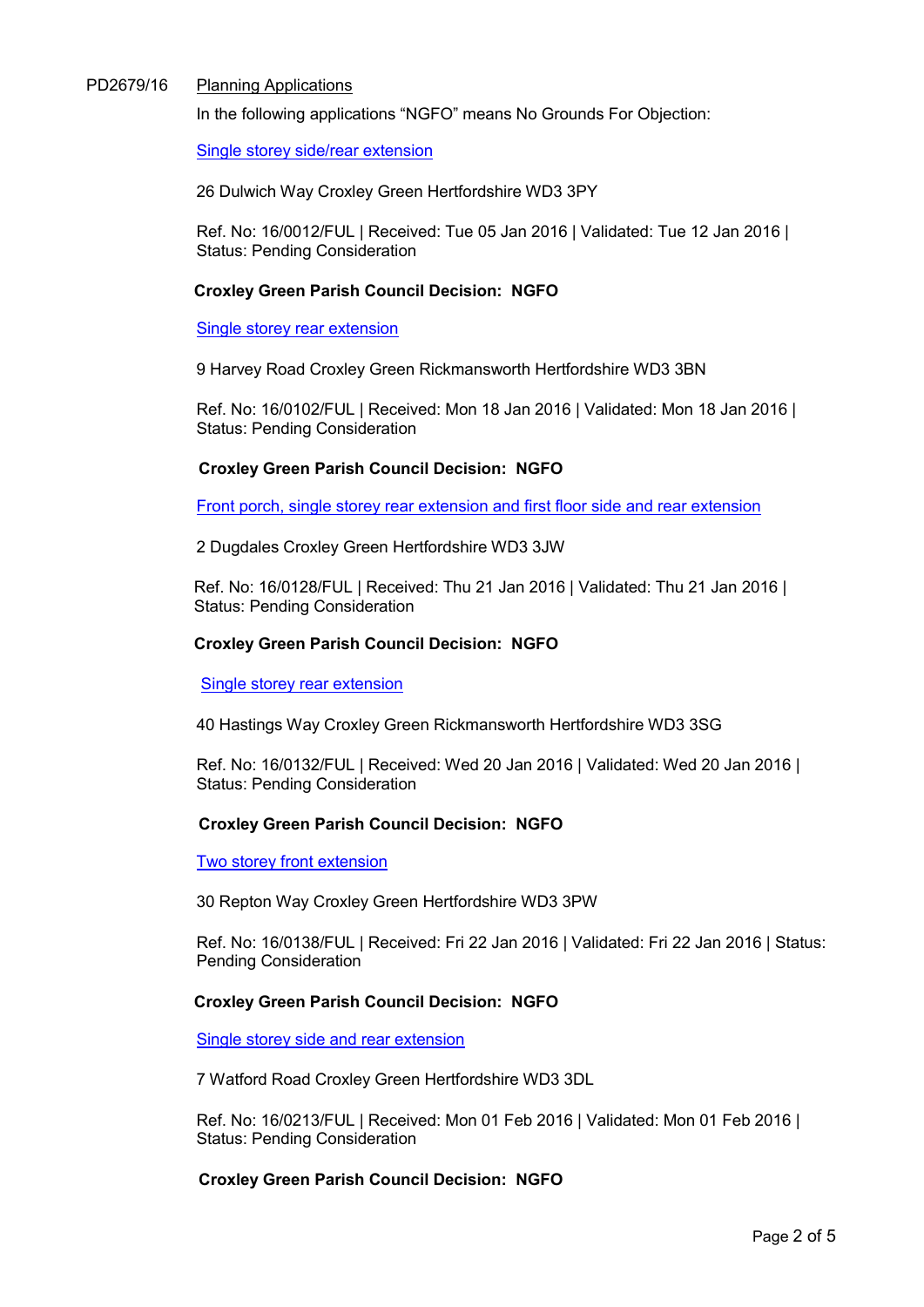### **Certificates of Lawfulness, Discharge of Conditions and Non-Material Amendments to planning applications – for Members information only**

Members noted the following applications.

Certificate of Lawfulness Proposed Development: Loft conversion to include hip to gable enlargement, rear dormer and two velux windows to front roof slope

93 Winton Drive Croxley Green Rickmansworth Hertfordshire WD3 3QS

Ref. No: 16/0016/CLPD | Received: Tue 05 Jan 2016 | Validated: Tue 05 Jan 2016 | Status: Pending Consideration

Certificate of Lawfulness Proposed Development: Loft conversion including creation of flank gable, rear dormer and front rooflights

27 Winton Drive Croxley Green Hertfordshire WD3 3RF

Ref. No: 16/0019/CLPD | Received: Wed 06 Jan 2016 | Validated: Fri 08 Jan 2016 | Status: Pending Consideration

Certificate of Lawfulness Proposed Development: Loft conversion including rear dormer and front rooflights

119 Links Way Croxley Green Hertfordshire WD3 3RW

Ref. No: 16/0056/CLPD | Received: Tue 12 Jan 2016 | Validated: Wed 13 Jan 2016 | Status: Pending Consideration

Certificate of Lawfulness Proposed Development: Single storey rear extension

159 New Road Croxley Green Rickmansworth Hertfordshire WD3 3HB

Ref. No: 16/0077/CLPD | Received: Thu 14 Jan 2016 | Validated: Thu 14 Jan 2016 | Status: Pending Consideration

Certificate of Lawfulness Proposed Development: Loft conversion including hip-to-gable alteration, rear dormer and front rooflight

30 Repton Way Croxley Green Hertfordshire WD3 3PW

Ref. No: 16/0139/CLPD | Received: Fri 22 Jan 2016 | Validated: Fri 22 Jan 2016 | Status: Pending Consideration

PD2680/16 Recent Decisions by Three Rivers District Council

#### **APPROVED**

| <b>Application No:</b> | 15/2364/FUL                                                                                                                    |
|------------------------|--------------------------------------------------------------------------------------------------------------------------------|
| <b>Address:</b>        | 53 Valley Walk Croxley Green Rickmansworth                                                                                     |
| <b>Application:</b>    | Part single, part two storey side extension and single storey rear<br>extension and alterations to frontage to provide parking |
| <b>CGPC Decision</b>   | <b>NGFO</b>                                                                                                                    |
| <b>TRDC Decision</b>   | Approved                                                                                                                       |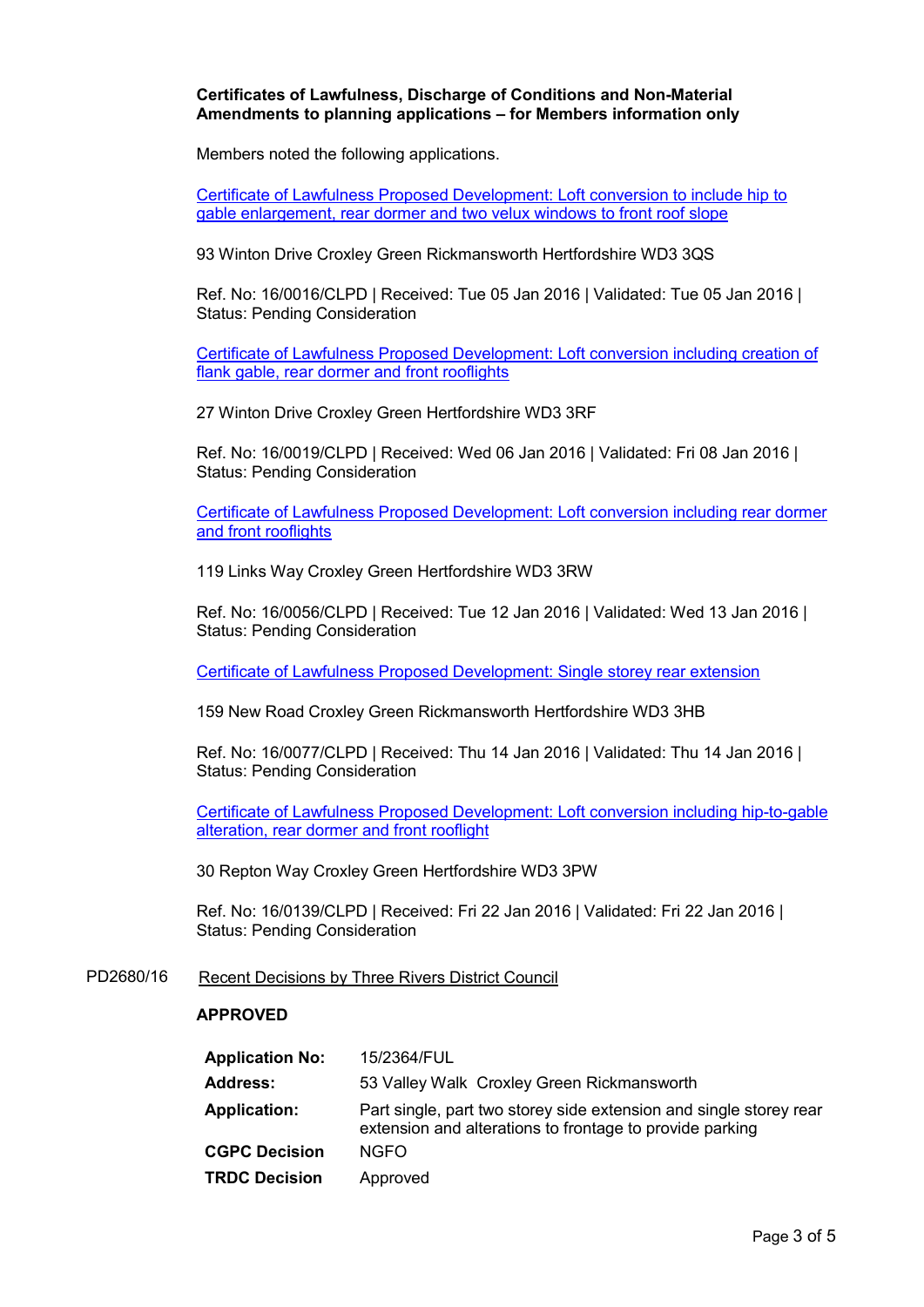| <b>Application No:</b> | 15/2412/FUL                                                                                                                                    |
|------------------------|------------------------------------------------------------------------------------------------------------------------------------------------|
| Address:               | 50 Rugby Way Croxley Green Hertfordshire                                                                                                       |
| <b>Application:</b>    | Single storey side and rear extensions, alteration to existing<br>conservatory roof, addition of rooflights and internal alterations           |
| <b>CGPC Decision</b>   | <b>NGFO</b>                                                                                                                                    |
| <b>TRDC Decision</b>   | Approved                                                                                                                                       |
|                        |                                                                                                                                                |
| <b>Application No:</b> | 15/2449/FUL                                                                                                                                    |
| Address:               | 105 Links Way Croxley Green Hertfordshire                                                                                                      |
| <b>Application:</b>    | Single storey rear and side extensions; internal alterations;<br>alterations to fenestration; removal of chimneys and<br>hardstanding to front |
| <b>CGPC Decision</b>   | <b>NGFO</b>                                                                                                                                    |
| <b>TRDC Decision</b>   | Approved                                                                                                                                       |

### **REFUSED**

| <b>Application No:</b> | 15/2322/FUL                                                                                                                                                                                                                                                                                                                                                                                                                                                                                                                                                                                                                                                                                                                                                                                                                                         |
|------------------------|-----------------------------------------------------------------------------------------------------------------------------------------------------------------------------------------------------------------------------------------------------------------------------------------------------------------------------------------------------------------------------------------------------------------------------------------------------------------------------------------------------------------------------------------------------------------------------------------------------------------------------------------------------------------------------------------------------------------------------------------------------------------------------------------------------------------------------------------------------|
| <b>Address:</b>        | The Studio Community Way Croxley Green                                                                                                                                                                                                                                                                                                                                                                                                                                                                                                                                                                                                                                                                                                                                                                                                              |
| <b>Application:</b>    | Change of use from dance studio (Use Class D2) to one 2-<br>bedroom flat and one 1-bedroom maisonette including single<br>storey extension to rear, addition of rooflights, alterations to<br>fenestration and alterations to provide additional parking space                                                                                                                                                                                                                                                                                                                                                                                                                                                                                                                                                                                      |
| <b>CGPC Decision</b>   | Object. The proposed development and the subdivision of the<br>property would result in a cramped form of development which<br>by virtue of the plot size would also provide insufficient off-street<br>parking provision to meet the needs of the development. The<br>failure to provide adequate off street parking is likely to result in<br>parking elsewhere to serve the development and the community<br>way car park with its restricted parking times would be<br>considered wholly inappropriate. In addition, the parking<br>provision included with the development creates a new vehicular<br>access on to an access road and a public right of way, Public<br>Footpath No.10, resulting in vehicular activity and manoeuvring<br>detrimental to pedestrian safety and free flow of other vehicles to<br>and from the public car park. |
| <b>TRDC Decision</b>   | Refused:                                                                                                                                                                                                                                                                                                                                                                                                                                                                                                                                                                                                                                                                                                                                                                                                                                            |
|                        | In the absence of an agreement under the provisions of<br>1<br>Section 106 of the Town and Country Planning Act<br>1990, the development would not contribute to the                                                                                                                                                                                                                                                                                                                                                                                                                                                                                                                                                                                                                                                                                |

provision of affordable housing. The proposed development therefore fails to meet the requirements of Policy CP4 of the Core Strategy (adopted October 2011) and the Affordable Housing Supplementary Planning Document (approved June 2011).

### INFORMATIVES:-

The Local Planning Authority has been positive and proactive in considering this planning application in line with the requirements of the National Planning Policy Framework and in accordance with the Town and Country Planning (Development Management Procedure) (England) Order